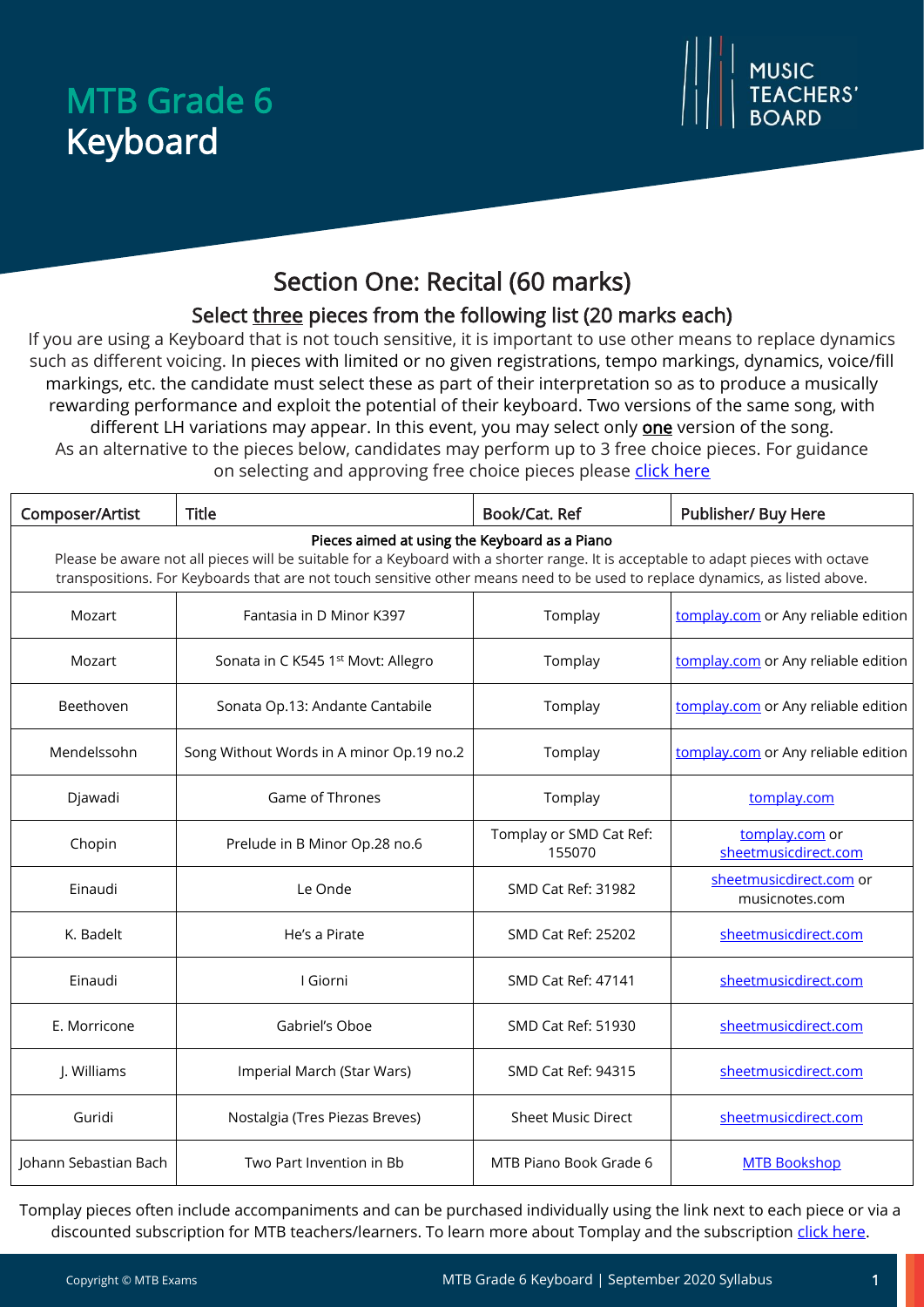# MTB Grade 6 Keyboard



| Composer/Artist                  | <b>Title</b>                                    | Book/Cat. Ref                                                    | Publisher/ Buy Here             |
|----------------------------------|-------------------------------------------------|------------------------------------------------------------------|---------------------------------|
| Johannes Brahms                  | Waltz                                           | MTB Piano Book Grade 6                                           | <b>MTB Bookshop</b>             |
| William Byrd                     | Pavan. The Earle of Salisbury                   | MTB Piano Book Grade 6                                           | <b>MTB Bookshop</b>             |
| John Field                       | Nocturne in D minor                             | MTB Piano Book Grade 6                                           | <b>MTB Bookshop</b>             |
| Erik Satie                       | Gnossienne No.5                                 | MTB Piano Book Grade 6                                           | <b>MTB Bookshop</b>             |
| Scott Joplin/ Arthur<br>Marshall | Swipesy                                         | MTB Piano Book Grade 6                                           | <b>MTB Bookshop</b>             |
| R. Nathaniel Dett                | Honey                                           | Piano Music of Africa and the African<br>Diaspora Vol 2          | <b>OUP</b>                      |
| Dussek                           | Sonatina in Eb Op.19 No.6: 1st Movt:<br>Allegro | N/A                                                              | Any reliable edition            |
| Mendelssohn                      | Song Without Words Op.38 no.2 in C<br>minor     | N/A                                                              | Any reliable edition            |
| Grieg                            | Poetic Tone Picture Op.3 no.3 in C<br>minor     | N/A                                                              | Any reliable edition            |
| Grovles                          | Le Pastour (L'almanach aux Images)              | N/A                                                              | Any reliable edition            |
| Richard Rodney<br><b>Bennett</b> | Four Calling Birds                              | Partridge Pie Book 1                                             | Novello                         |
| <b>Patrick Hawes</b>             | Towards the Light                               | N/A                                                              | Novello                         |
| Kabalevsky                       | Theme and Variations in A Minor Op.40<br>no.2   | N/A                                                              | Boosey and Hawkes               |
| Harvey                           | Rumba Toccata                                   | 20 <sup>th</sup> Century Real Repertoire for<br>Piano Grades 5-7 | Faber                           |
| Arnold                           | The Buccaneer                                   | 20 <sup>th</sup> Century Real Repertoire for<br>Piano Grades 5-7 | Faber                           |
| Alwyn                            | The Sea is Angry                                | 20 <sup>th</sup> Century Real Repertoire for<br>Piano Grades 5-7 | Faber                           |
| Pinto                            | Run Run                                         | sheetmusicplus.com                                               | Schirmer                        |
| Hiller                           | Fandango Sancta                                 | Easy Piano Pieces<br>[Chopin/Liszt/Hiller]                       | Wiener Urtext<br>UT52009        |
| Liszt                            | Dorothea                                        | Easy Piano Pieces<br>[Chopin/Liszt/Hiller]                       | <b>Wiener Urtext</b><br>UT52009 |
| Liszt                            | Die Hirten an der Krippe                        | Easy Piano Pieces<br>[Chopin/Liszt/Hiller]                       | Wiener Urtext<br>UT52009        |